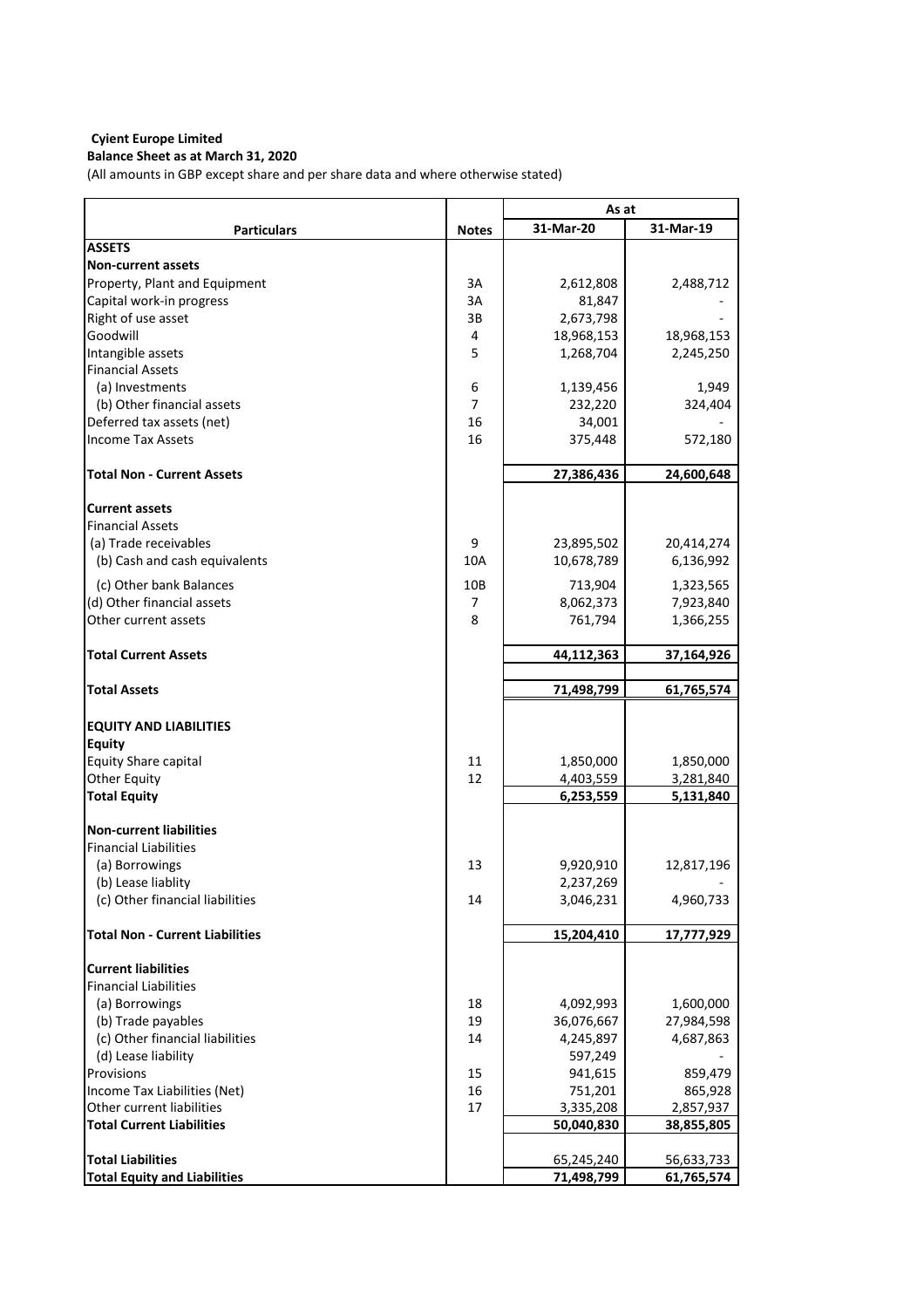## **Statement of Profit and Loss for the period ended March 31, 2020**

(All amounts in GBP except share and per share data and where otherwise stated)

|                                                                                                                                                             |              | For the year ended | For the year ended |
|-------------------------------------------------------------------------------------------------------------------------------------------------------------|--------------|--------------------|--------------------|
| <b>Particulars</b>                                                                                                                                          | <b>Notes</b> | March 31, 2020     | March 31, 2019     |
| <b>INCOME</b>                                                                                                                                               |              |                    |                    |
| Revenue from operations                                                                                                                                     | 20           | 70,221,003         | 66,905,947         |
| Other Income                                                                                                                                                | 21           | 1,321,349          | (36,003)           |
| <b>Total income</b>                                                                                                                                         |              | 71,542,352         | 66,869,945         |
| <b>EXPENSES</b>                                                                                                                                             |              |                    |                    |
| Cost of traded goods                                                                                                                                        | 22           | 473,718            | 168,164            |
| Employee benefits expense                                                                                                                                   | 23           | 27,007,561         | 26,696,795         |
| Finance costs                                                                                                                                               | 24           | 704,918            | 717,858            |
| Depreciation and amortisation expense                                                                                                                       | 25           | 2,246,118          | 1,775,756          |
| Other operating expenses                                                                                                                                    | 26           | 39,623,941         | 39,385,072         |
| <b>Total Expenses</b>                                                                                                                                       |              | 70,056,257         | 68,743,643         |
| Profit before exceptional item and tax                                                                                                                      |              | 1,486,095          | (1,873,699)        |
| <b>Exceptional Item</b>                                                                                                                                     |              |                    |                    |
| Profit/(loss) before tax                                                                                                                                    |              | 1,486,095          | (1,873,699)        |
| <b>Tax Expense</b>                                                                                                                                          |              |                    |                    |
| Current tax                                                                                                                                                 | 16           | 788,511            | 602,841            |
| Deferred tax                                                                                                                                                | 16           | (11, 380)          | 540,028            |
| <b>Total tax expense</b>                                                                                                                                    |              | 777,131            | 1,142,869          |
| Profit / (loss) for the year                                                                                                                                |              | 708,964            | (3,016,568)        |
| Other comprehensive income                                                                                                                                  |              |                    |                    |
| Items that will not be reclassified subsequently to profit or loss<br>Exchange differences in translating the financial statements of<br>foreign operations |              |                    |                    |
|                                                                                                                                                             |              |                    |                    |
| Remeasurements of the net defined benefit liability                                                                                                         |              |                    |                    |
| Items that will be reclassified subsequently to profit or loss<br>Exchange differences in translating the financial statements of<br>foreign operations     | 12           | 490,310            | (17, 652)          |
| Effective portion of gains and loss on designated portion of hedging<br>instruments in a cash flow hedge                                                    |              |                    |                    |
| Income tax on items that may be reclassified to profit or loss                                                                                              | 16           |                    |                    |
| Total other comprehensive income                                                                                                                            |              | 490,310            | (17, 652)          |
|                                                                                                                                                             |              |                    | (3,034,220)        |
| Total comprehensive income for the year                                                                                                                     |              | 1,199,274          |                    |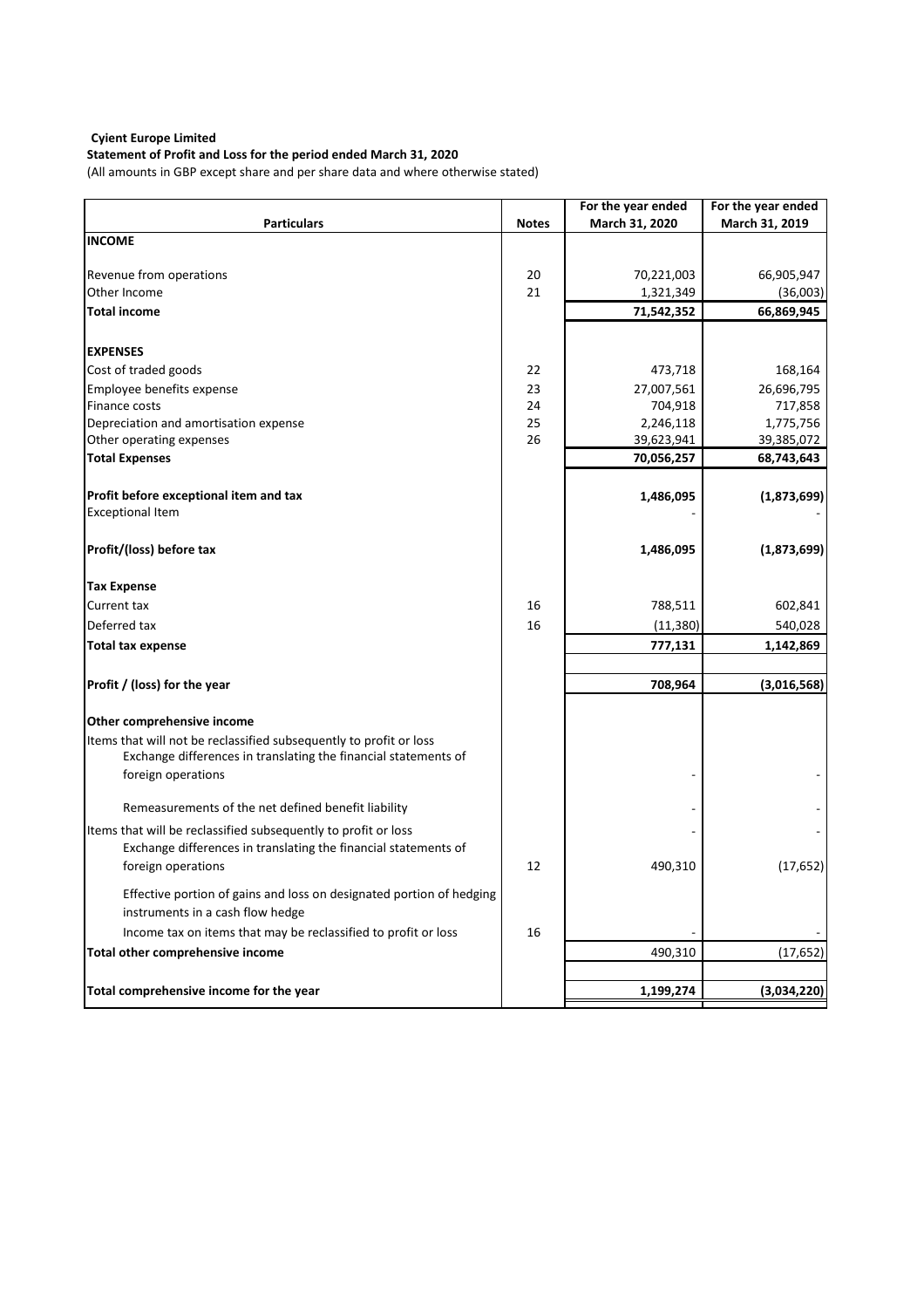## **Statement of changes in equity for the year ended March 31, 2020**

(All amounts in GBP except share and per share data and where otherwise stated)

### **a. Equity share capital**

| <b>Particulars</b>                              | <b>Note</b> | <b>Equity share capital</b> |
|-------------------------------------------------|-------------|-----------------------------|
|                                                 |             |                             |
| Balance at March 31, 2018                       |             | 1,850,000                   |
| Changes in equity share capital during the year | 11          |                             |
| Balance at March 31, 2019                       |             | 1,850,000                   |
| Changes in equity share capital during the year | 11          |                             |
| Balance at March 31, 2020                       |             | 1,850,000                   |

|                                                                                                                                                      |             |                               | Attributable to shareholders of the Company |                                    |                                                |                                                 |
|------------------------------------------------------------------------------------------------------------------------------------------------------|-------------|-------------------------------|---------------------------------------------|------------------------------------|------------------------------------------------|-------------------------------------------------|
|                                                                                                                                                      |             | <b>Reserves and Surplus</b>   |                                             |                                    | f other comprehensive                          |                                                 |
| <b>Particulars</b>                                                                                                                                   | <b>Note</b> | Securities premium<br>reserve | Retained<br>earnings                        | Capital<br>reserve                 | <b>Foreign currency</b><br>translation Reserve | Total                                           |
| Balance at March 31, 2019                                                                                                                            |             | 552,427                       | 5,583,187                                   | $\blacksquare$                     | 145,599                                        | 6,281,213                                       |
| Exchange difference arising on translating the foreign operation<br>Additions during the year<br>Profit for the year<br>Balance at March 31, 2020    | 12<br>12    | 552,427                       | (3,016,568)<br>2,566,619                    | 34,847<br>34,847                   | (17, 652)<br>127,947                           | (17, 652)<br>34,847<br>(3,016,568)<br>3,281,840 |
| Exchange difference arising on translating the foreign operation<br>Profit for the year<br>Ind AS 116 leases adjustment<br>Balance at March 31, 2020 | 12          | -<br>-<br>552,427             | 708,964<br>(77,555) <br>3,198,028           | $\overline{\phantom{0}}$<br>34,847 | 490,310<br>618,257                             | 490,310<br>708,964<br>(77, 555)<br>4,403,559    |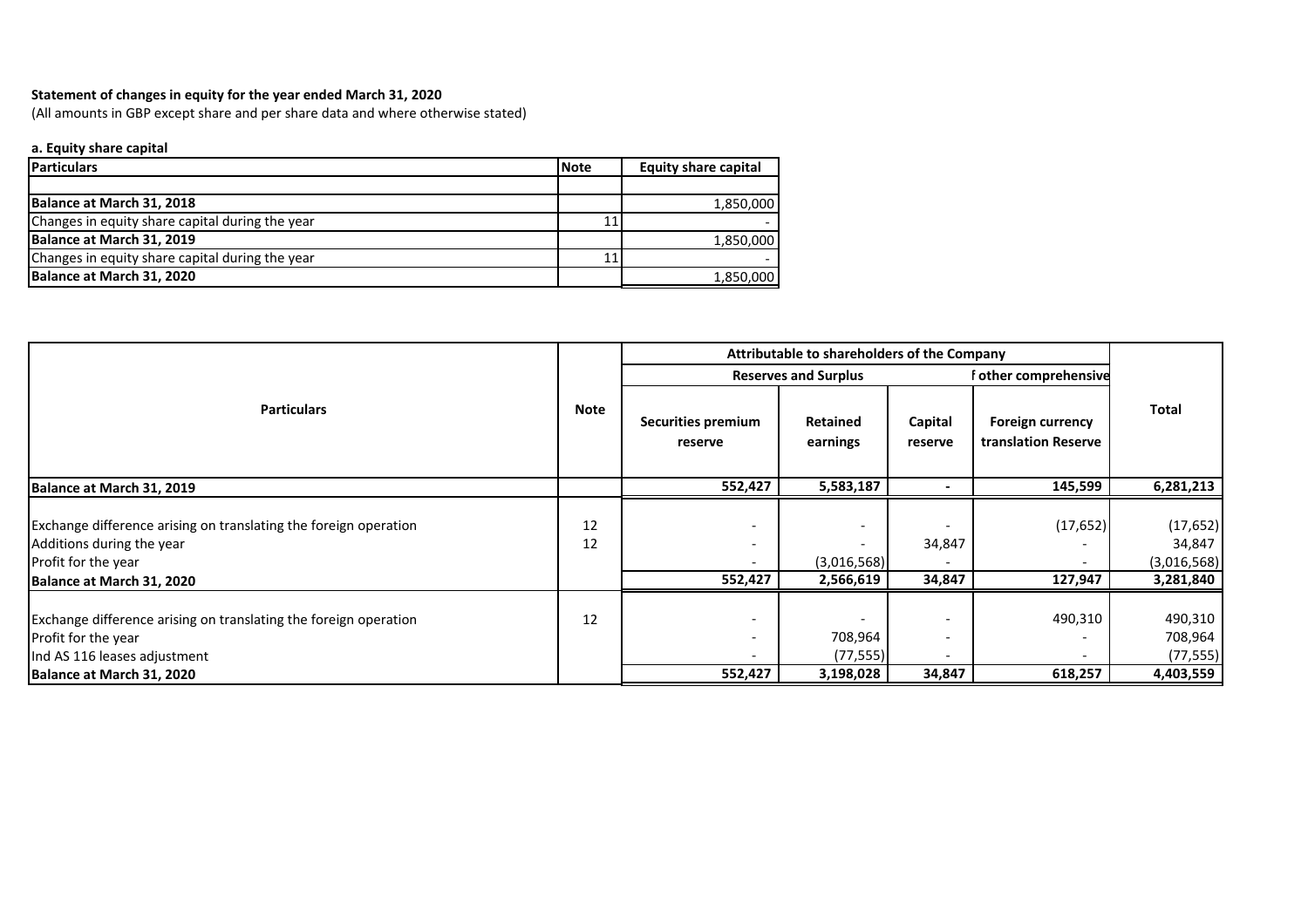## **Notes forming part of the financial statements**

(All amounts in GBP except share and per share data and where otherwise stated)

## **3A. Property, plant and equipment**

| <b>Particulars</b>             | As at          |                |  |
|--------------------------------|----------------|----------------|--|
|                                | March 31, 2020 | March 31, 2019 |  |
| Carrying amount of:            |                |                |  |
| Leasehold Improvements         | 265,938        | 292,771        |  |
| <b>Vehicles</b>                | 10,856         | 12,632         |  |
| Plant and Equipment - Freehold | 1,177,152      | 528,846        |  |
| Office Equipment               | 227,685        | 324,790        |  |
| <b>Furniture and Fixtures</b>  | 391,731        | 458,351        |  |
| <b>Computers</b>               | 539,446        | 871,322        |  |
| <b>Total tangible assets</b>   | 2,612,808      | 2,488,712      |  |
| Capital work-in progress       | 81,847         |                |  |
| <b>TOTAL</b>                   | 2,694,656      | 2,488,712      |  |

| Movement in the carrying amount of property, plant and equipment is as below: |           |                 |                         |                              |                               |                  | Amt in GBP   |
|-------------------------------------------------------------------------------|-----------|-----------------|-------------------------|------------------------------|-------------------------------|------------------|--------------|
| <b>Description of Assets</b>                                                  | Leasehold | <b>Vehicles</b> | <b>Office Equipment</b> | <b>Plant &amp; Equipment</b> | <b>Furniture and Fixtures</b> | <b>Computers</b> | <b>Total</b> |
| I. Cost                                                                       |           |                 |                         |                              |                               |                  |              |
| Balance as at March 31, 2018                                                  | 11,489    | 11,895          | 551,873                 | 579,397                      | 311,395                       | 1,613,334        | 3,079,383    |
| Additions                                                                     |           |                 | 67,913                  | 45,988                       | 246,868                       | 680,414          | 1,041,184    |
| Disposals                                                                     |           | (3,480)         | (21, 105)               |                              | (5,967)                       | (350, 116)       | (380, 668)   |
| Acquisitions through business combination                                     | 324,484   | 10,158          |                         | 76,658                       | 78,933                        | 36,630           | 526,863      |
| Foreign currency translation adjustments                                      | (4, 494)  | 909             | (10, 323)               | 6,206                        | 1,954                         | 52,758           | 47,010       |
| Balance as at March 31, 2019                                                  | 331,479   | 19,482          | 588,358                 | 708,248                      | 633,183                       | 2,033,021        | 4,313,771    |
| Additions                                                                     | 6,360     |                 | 1,633                   | 747,893                      | 1,081                         | 153,458          | 910,424      |
| Disposals                                                                     |           |                 |                         |                              |                               | (9,588)          | (9,588)      |
| Change in class of assets                                                     |           |                 | 5,722                   | 6,132                        | $-13,820$                     | 1,967            | 0            |
| Foreign currency translation adjustments                                      | 10,919    | 259             | (5, 369)                | 17,184                       | 3,591                         | (24, 440)        | 2,143        |
| Balance as at March 31, 2020                                                  | 348,757   | 19,741          | 590,344                 | 1,479,456                    | 624,035                       | 2,154,417        | 5,216,751    |
| III. Accumulated depreciation                                                 |           |                 |                         |                              |                               |                  |              |
| Balance as at March 31, 2018                                                  | 1,161     | 2,537           | 180,145                 | 90,868                       | 138,971                       | 642,769          | 1,056,450    |
| Depreciation for the year                                                     | 38,104    | 5,691           | 103,274                 | 89,094                       | 39,173                        | 544,106          | 819,443      |
| Disposals                                                                     |           | (1, 341)        | (15, 967)               |                              | (3,250)                       | (212, 841)       | (233, 399)   |
| Other adjustments                                                             |           |                 |                         |                              |                               | 210,683          | 210,683      |
| Foreign currency translation adjustments                                      | (556)     | (38)            | (3,884)                 | (561)                        | (63)                          | (23, 018)        | (28, 120)    |
| Balance as at March 31, 2019                                                  | 38,708    | 6,850           | 263,568                 | 179,401                      | 174,832                       | 1,161,699        | 1,825,058    |
| Depreciation for the year                                                     | 41,271    | 1,961           | 102,488                 | 120,259                      | 60,351                        | 489,746          | 816,076      |
| Disposals                                                                     |           |                 |                         |                              |                               | (8, 754)         | (8, 754)     |
| Change in class of assets                                                     |           |                 | (1,902)                 | (1, 237)                     | 3,512                         | (373)            | $\Omega$     |
| Foreign currency translation adjustments                                      | 2,840     | 74              | (1, 495)                | 3,881                        | (6, 391)                      | (27, 347)        | (28, 438)    |
| Balance as at March 31, 2020                                                  | 82,819    | 8,885           | 362,659                 | 302,304                      | 232,304                       | 1,614,971        | 2,603,942    |
|                                                                               |           |                 |                         |                              |                               |                  |              |
| III. Carrying Amounts (I-II)                                                  | Leasehold | <b>Vehicles</b> | <b>Office Equipment</b> | <b>Plant &amp; Equipment</b> | <b>Furniture and Fixtures</b> | <b>Computers</b> | <b>Total</b> |
| Balance as at March 31, 2019                                                  | 292,771   | 12,632          | 324,790                 | 528,847                      | 458,351                       | 871,322          | 2,488,713    |
| Balance as at March 31, 2020                                                  | 265,938   | 10,856          | 227,685                 | 1,177,152                    | 391,731                       | 539,446          | 2,612,808    |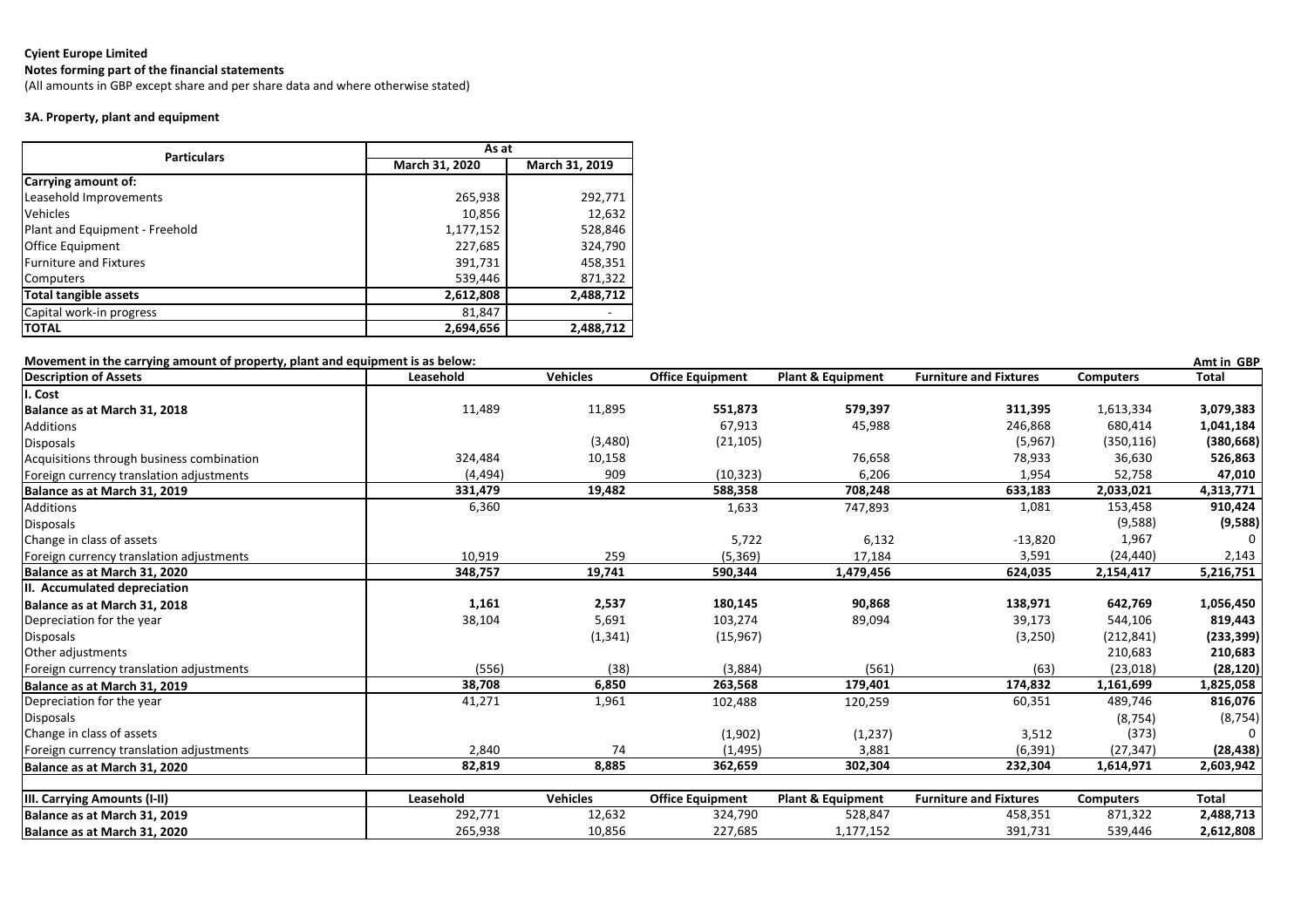#### **Notes forming part of the financial statements**

(All amounts in GBP except share and per share data and where otherwise stated)

#### **3B. Right of use assets ("ROU" assets)**

#### **Transition**

Effective April 1, 2019, the Company has adopted Ind AS 116 'Leases' which sets out the principles for recognition, measurement, presentation and disclosure of leases and requires lessees to account for all leases under a single on-balance sheet model. The Company has applied modified retrospective approach for all leases existing at the date of initial application and the cumulative effect of applying Ind AS 116 has been recognised as an adjustment to the opening balance of retained earnings. On transition, the adoption of this standard resulted in the recognition of Right of Use (ROU) asset of GBP 2,766,847 and a lease liability of GBP 2,977,081 and a net adjustment to opening balance of retained earnings of GBP 77,555 (net of deferred tax and accrued lease). The effect of adopting this standard is not material on the profit for the year.

(a) Movement in the carrying value of right of use assets is as below:

| <b>Particulars</b>           | As at March 31, 2020 |
|------------------------------|----------------------|
| Balance as at April 1, 2019  | 2,766,847            |
| <b>Additions</b>             | 524,201              |
| <b>Deletions</b>             | (173, 549)           |
| Depreciation                 | (438, 846)           |
| Translation difference       | (4,856)              |
| Balance as at March 31, 2020 | 2,673,798            |
|                              |                      |

The following is the break-up of current and non-current lease liabilities:

| <b>Particulars</b>            | As at March 31, 2020 |
|-------------------------------|----------------------|
| Current lease liabilities     | 597.249              |
| Non-current lease liabilities | 2.237.269            |

The following is the movement in lease liabilities during the year ended:

| <b>Particulars</b>                   | March 31, 2020 |
|--------------------------------------|----------------|
| Balance at the beginning of the year | 2,977,081      |
| <b>Additions</b>                     | 508,576        |
| <b>Deletions</b>                     | (205, 809)     |
| Finance cost accrued during the year | 19,388         |
| Payment of lease liabilities         | (496, 642)     |
| Translation difference               | 31,923         |
| Balance at the end of the year       | 2,834,518      |
|                                      |                |

The Group does not face a significant liquidity risk with regard to its lease liabilities, as the current assets are sufficient to meet the obligations related to lease liabilities as and when they fall due.

The aggregate depreciation on ROU assets has been included under depreciation and amortisation expense in the consolidated statement of profit and loss.

Rental expense for low value assets and short-term leases was GBP 481,277 included under other expenses in the consolidated statement of profit and loss.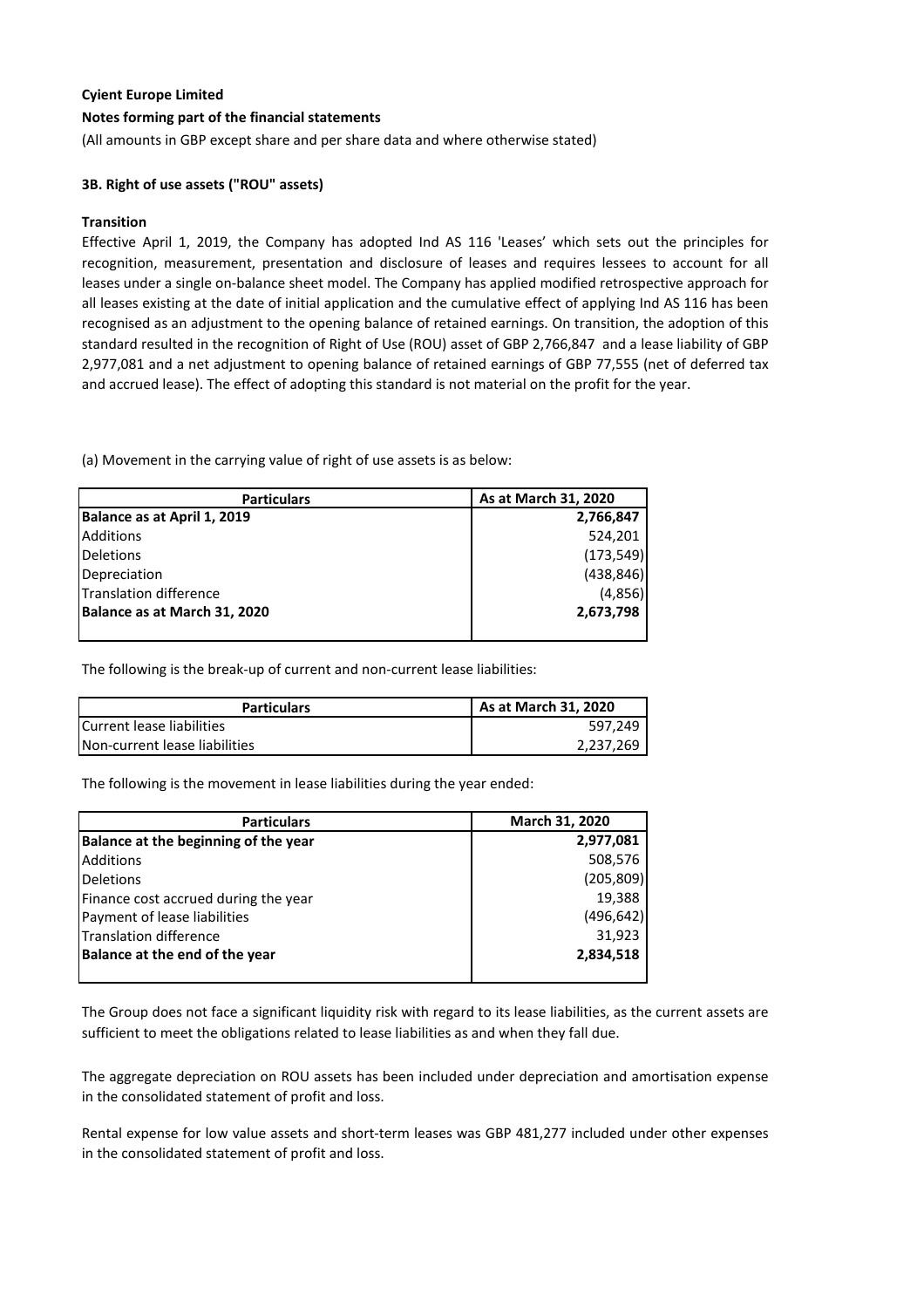**Notes forming part of the financial statements**

(All amounts in GBP except share and per share data and where otherwise stated)

**4. Goodwill**

| <b>Particulars</b>         | As at                    |                |  |  |
|----------------------------|--------------------------|----------------|--|--|
|                            | <b>March 31, 2020</b>    | March 31, 2019 |  |  |
| Opening balance            | 18,968,153               | 18,968,153     |  |  |
| Balance at end of the year | 18,968,153<br>18,968,153 |                |  |  |

#### **5. Intangible assets**

| <b>Particulars</b>                       | As at                 |                |  |  |
|------------------------------------------|-----------------------|----------------|--|--|
|                                          | <b>March 31, 2020</b> | March 31, 2019 |  |  |
| Carrying amount of:                      |                       |                |  |  |
| Computer software                        | 130,868               | 256.932        |  |  |
| Other intangible assets                  | 833,149               | 1,447,878      |  |  |
| <b>Customer Contracts/ Relationships</b> | 304,687               | 540.441        |  |  |
| <b>Total Intangible assets</b>           | 1,268,704             | 2,245,250      |  |  |

(ii). Movement in the carrying amount of intangible assets is as below:

| Description of assets                    | <b>Computer Software</b> | <b>Other Intangible</b> | <b>Customer Contracts/</b> | <b>Total</b> |
|------------------------------------------|--------------------------|-------------------------|----------------------------|--------------|
| II. Cost                                 |                          |                         |                            |              |
| Balance as at March 31, 2018             | 405,745                  | 863,938                 | 900,000                    | 2,169,683    |
| <b>Additions</b>                         | 101,278                  |                         |                            | 101,278      |
| Additions through business combination   | 28,317                   | 1,534,623               | 112,497                    | 1,675,437    |
| Foreign currency translation adjustments | (5,001)                  |                         |                            | (5,001)      |
| Balance as at March 31, 2019             | 530,340                  | 2,398,561               | 1,012,497                  | 3,941,397    |
| <b>Additions</b>                         | 14,614                   |                         |                            | 14,614       |
| Foreign currency translation adjustments | (1,780)                  |                         |                            | (1,780)      |
| Balance as at March 31, 2020             | 543,175                  | 2,398,561               | 1,012,497                  | 3,954,231    |
| III. Accumulated amortisation            |                          |                         |                            |              |
| Balance as at March 31, 2018             | 132,879                  | 368,973                 | 240,000                    | 741,852      |
| Amortisation for the year                | 142,547                  | 581,709                 | 232,056                    | 956,313      |
| Foreign currency translation adjustments | (2,019)                  |                         |                            | (2,019)      |
| Balance as at March 31, 2019             | 273,408                  | 950,682                 | 472,056                    | 1,696,146    |
| Amortisation for the year                | 140,712                  | 614,729                 | 235,753                    | 991,195      |
| Foreign currency translation adjustments | (1, 814)                 |                         |                            | (1, 814)     |
| Balance as at March 31, 2020             | 412,306                  | 1,565,411               | 707,810                    | 2,685,527    |
| <b>IIII. Carrying Amounts (I-II)</b>     |                          |                         |                            |              |
| Balance as at March 31, 2019             | 256,932                  | 1,447,878               | 540,441                    | 2,245,251    |
| Balance as at March 31, 2020             | 130,868                  | 833,149                 | 304,687                    | 1,268,704    |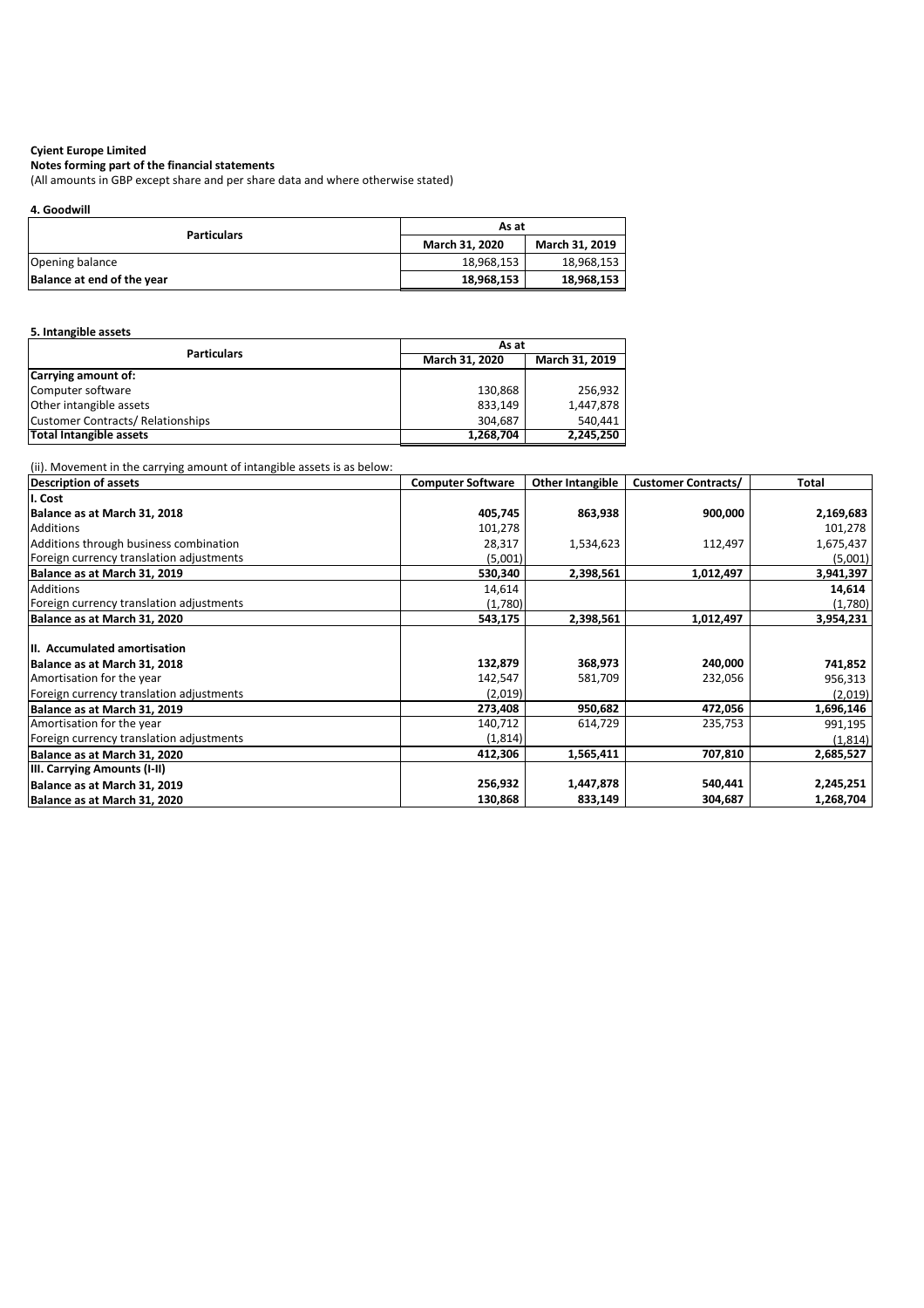**Notes forming part of the financial statements**

(All amounts in GBP except share and per share data and where otherwise stated)

| 6. Investments                                                      |                       |                |
|---------------------------------------------------------------------|-----------------------|----------------|
|                                                                     | As at                 |                |
| <b>Particulars</b>                                                  | <b>March 31, 2020</b> | March 31, 2019 |
| <b>JA. Investments - Non-current</b>                                |                       |                |
| Investment carried at fair value through OCI (refer note (i) below) |                       |                |
| (i) Equity instruments of other entities (unquoted)                 | 1,949                 | 1.949          |
| <b>Investments carried at FVTPL</b>                                 |                       |                |
| (i) Investment in Class A units of Partnership fund (unquoted)      | 1,137,507             |                |
|                                                                     | 1,139,456             | 1,949          |

## **Note (i): Details of investments - non-current**

|                                                            | As at March 31, 2020 |               | As at March 31, 2019 |        |
|------------------------------------------------------------|----------------------|---------------|----------------------|--------|
| <b>Particulars</b>                                         | No. of shares        | <b>Amount</b> | No. of shares        | Amount |
| Equity instruments of other entities (unquoted)            |                      |               |                      |        |
| Trafficmaster Plc., United Kingdom                         | 10,000               | 1,949         | 10,000               | 1,949  |
| Investment in Class A units of Partnership fund (unquoted) |                      |               |                      |        |
| Vasuki 2019 SCSp, Luxembourg                               |                      | 1,137,507     |                      |        |

## **Note (ii) Carrying values:**

|                                                                   | As at                 |                |
|-------------------------------------------------------------------|-----------------------|----------------|
| <b>Particulars</b>                                                | <b>March 31, 2020</b> | March 31, 2019 |
| Aggregate amount of investments carried at fair value through OCI | 1,949                 | 1,949          |
| Aggregate value of unquoted investments carried at FVTPL          | 1,137,507             |                |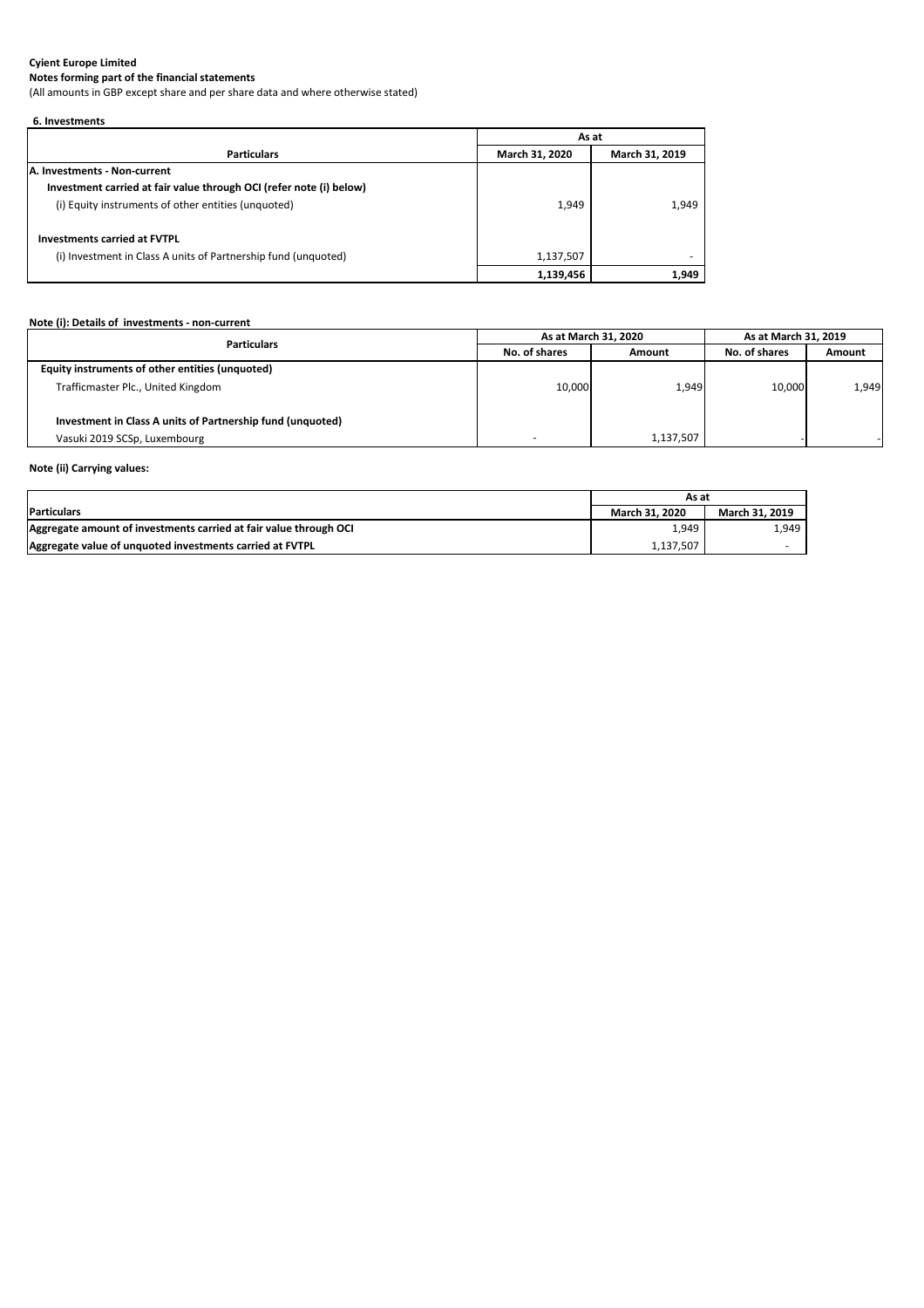## **Notes forming part of the financial statements**

(All amounts in GBP except share and per share data and where otherwise stated)

#### **7. Other Financial assets**

| <b>Particulars</b>                          | As at          |                |  |  |
|---------------------------------------------|----------------|----------------|--|--|
|                                             | March 31, 2020 | March 31, 2019 |  |  |
| <b>Non - Current</b>                        |                |                |  |  |
| <b>Security Deposits</b>                    |                |                |  |  |
| - Unsecured, considered good                | 232,220        | 324,404        |  |  |
| Total other non-current financial assets    | 232,220        | 324,404        |  |  |
|                                             |                |                |  |  |
| <b>Current</b>                              |                |                |  |  |
| Unbilled revenue                            | 7,794,921      | 7,496,085      |  |  |
| Advance to employees                        | 267,452        | 427,755        |  |  |
| <b>Total other current financial assets</b> | 8,062,373      | 7,923,840      |  |  |
| <b>Total other financial assets</b>         | 8,294,593      | 8,248,244      |  |  |

## **8 - Other assets**

| <b>Particulars</b>                         | As at                 |                |  |
|--------------------------------------------|-----------------------|----------------|--|
|                                            | <b>March 31, 2020</b> | March 31, 2019 |  |
| <b>Current (unsecured):</b>                |                       |                |  |
| Prepaid expenses                           | 713,111               | 1,213,294      |  |
| Other advances, unsecured, considered good | 48,683                | 152,961        |  |
| <b>Total other assets</b>                  | 761,794               | 1,366,255      |  |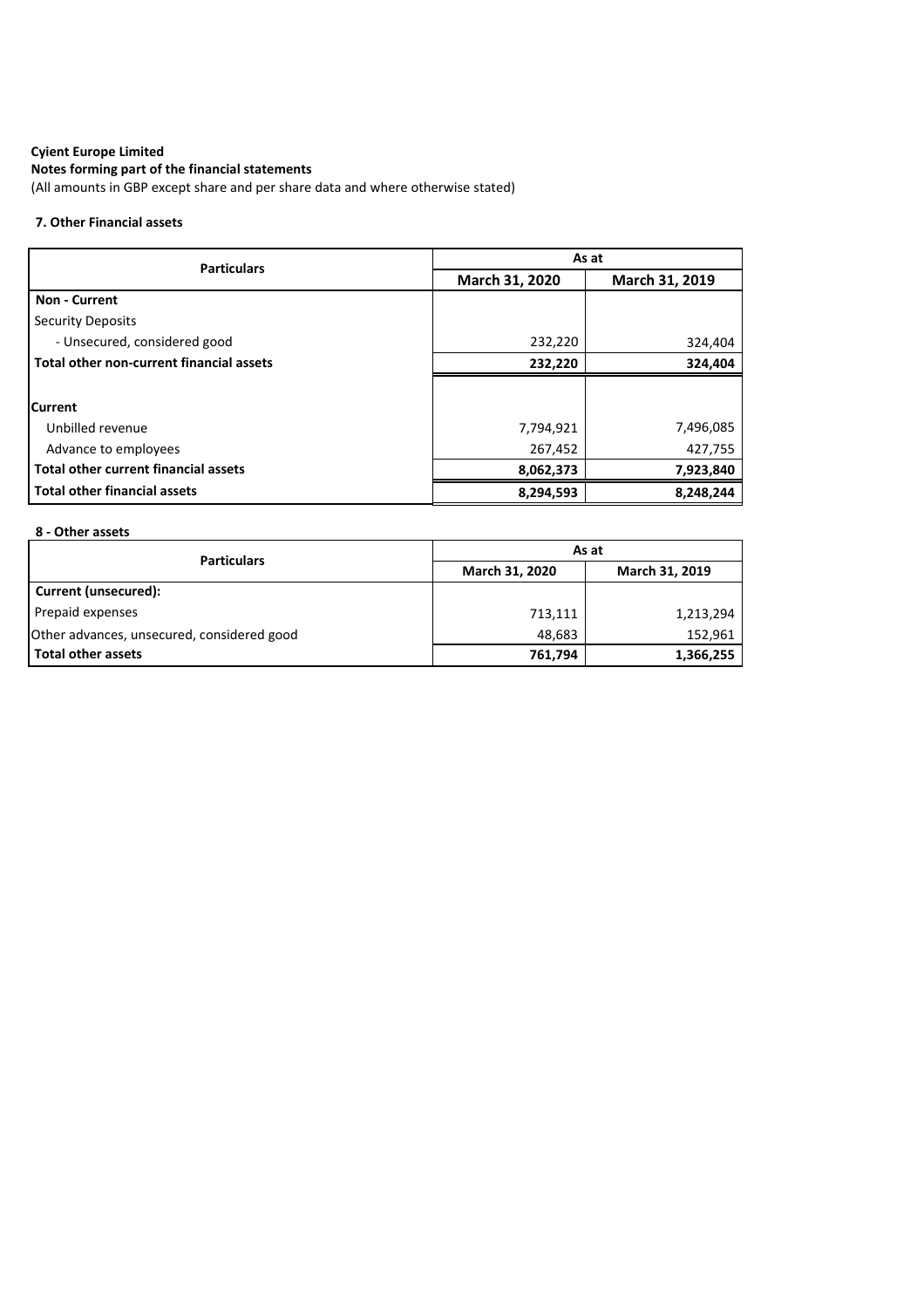#### **Notes forming part of the financial statements**

(All amounts in GBP except share and per share data and where otherwise stated)

### **9 - Trade receivables**

| <b>Particulars</b>                                                  | As at                            |            |  |
|---------------------------------------------------------------------|----------------------------------|------------|--|
|                                                                     | March 31, 2020<br>March 31, 2019 |            |  |
| <b>Trade receivables</b>                                            |                                  |            |  |
| Unsecured, considered good                                          | 23,895,502                       | 20,414,274 |  |
| Doubtful                                                            | 173,892                          | 40,866     |  |
| Less: Allowance for doubtful debts (expected credit loss allowance) | (173, 892)                       | (40, 866)  |  |
|                                                                     |                                  |            |  |
| <b>Total</b>                                                        | 23,895,502                       | 20,414,274 |  |

#### **10: Cash and Bank Balances**

#### **10A. Cash and Cash equivalents**

| <b>Particulars</b>                     | As at          |                |  |
|----------------------------------------|----------------|----------------|--|
|                                        | March 31, 2020 | March 31, 2019 |  |
| <b>Balances with Banks -</b>           |                |                |  |
| in current accounts                    | 9,448,011      | 6,136,551      |  |
| Cash on hand                           | 398            | 441            |  |
| Remittances in Transit                 | 1,230,381      |                |  |
| <b>Total Cash and Cash equivalents</b> | 10,678,789     | 6,136,992      |  |

#### **10B. Other Bank balances**

| <b>Particulars</b>                                         | As at                 |                |  |
|------------------------------------------------------------|-----------------------|----------------|--|
|                                                            | <b>March 31, 2020</b> | March 31, 2019 |  |
| Balances in Escrow Account                                 | 668,325               | 1,310,700      |  |
| Deposits held as margin money/security for bank guarantees | 45.579                | 12.865         |  |
| Total                                                      | 713,904               | 1,323,565      |  |

### **11. Equity share capital**

| <b>Particulars</b>                               | As at          |                |  |
|--------------------------------------------------|----------------|----------------|--|
|                                                  | March 31, 2020 | March 31, 2019 |  |
| Authorised share capital                         |                |                |  |
| 185,000,000 equity shares of 1 pence each        | 1,850,000      | 1,850,000      |  |
|                                                  | 1,850,000      | 1,850,000      |  |
|                                                  |                |                |  |
| Issued and subscribed capital                    |                |                |  |
| 185,000,000 shares of 1 pence each fully paid up | 1,850,000      | 1,850,000      |  |
| <b>Total Equity share capital</b>                | 1,850,000      | 1,850,000      |  |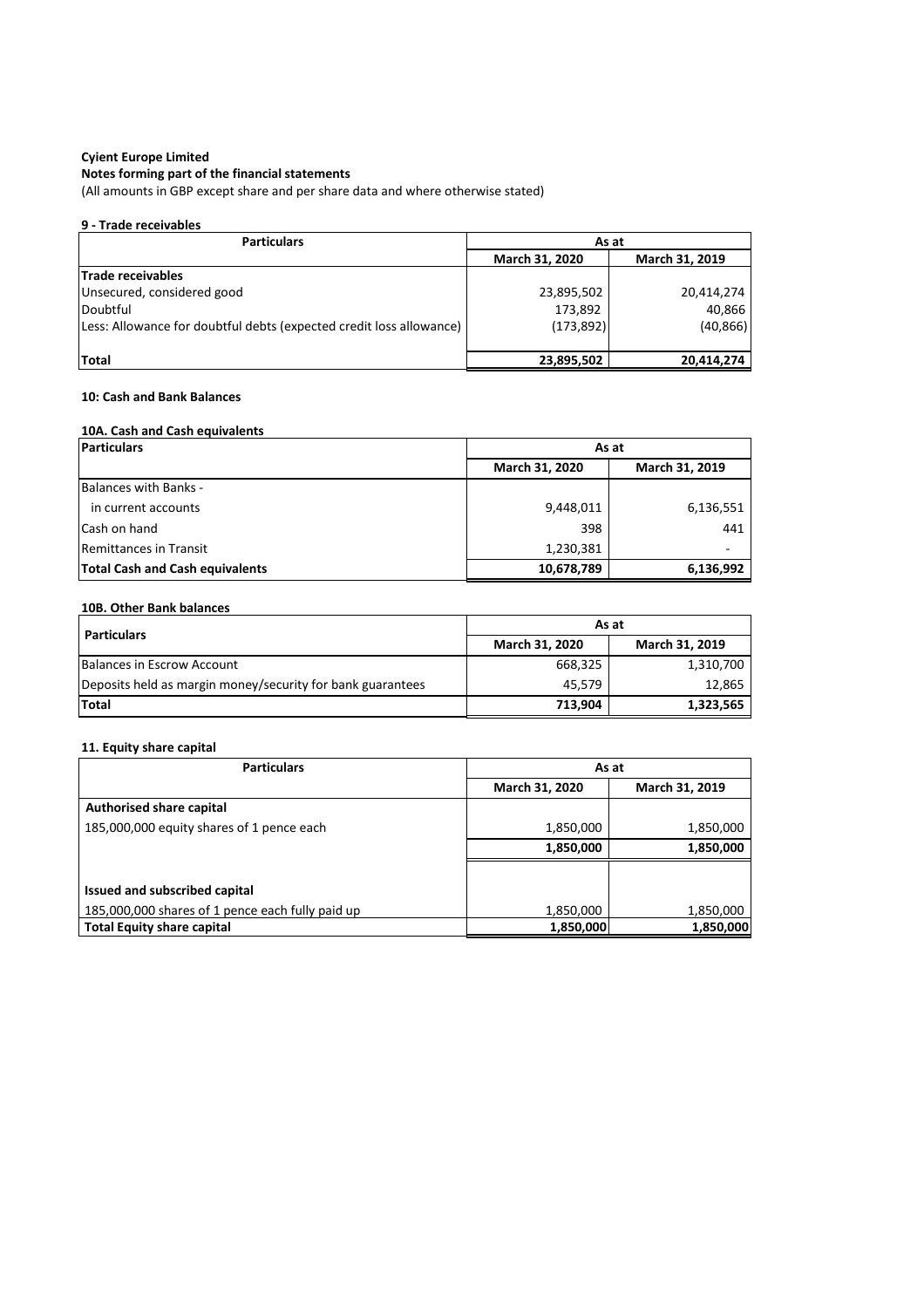### **Notes forming part of the financial statements**

(All amounts in GBP except share and per share data and where otherwise stated)

#### **12. Other equity**

| <b>Particulars</b>                                             |                | As at          |  |  |
|----------------------------------------------------------------|----------------|----------------|--|--|
|                                                                | March 31, 2020 | March 31, 2019 |  |  |
| (a). General reserve                                           |                |                |  |  |
| (i) Opening balance                                            |                |                |  |  |
| (ii) Movement during the year                                  |                |                |  |  |
|                                                                |                |                |  |  |
| (b). Securities premium account                                |                |                |  |  |
| (i) Opening balance                                            | 552,427        | 552,427        |  |  |
| (ii) Options exercised during the year                         |                |                |  |  |
| (iii) Premium received on allotment of shares                  |                |                |  |  |
|                                                                | 552,427        | 552,427        |  |  |
| (c). Foreign currency translation reserve                      |                |                |  |  |
| (i) Opening balance                                            | 127,947        | 145,599        |  |  |
| (ii) Additions / (deductions) during the year (net)            | 490,310        | (17, 652)      |  |  |
|                                                                | 618,256        | 127,947        |  |  |
| (d). Capital Reserve                                           |                |                |  |  |
| (i) Opening balance                                            | 34,847         |                |  |  |
| (ii) Additions / (deductions) during the year (on acquisition) |                | 34,847         |  |  |
|                                                                | 34,847         | 34,847         |  |  |
| (e). Retained earnings                                         |                |                |  |  |
| (i) Opening balance                                            | 2,566,619      | 5,583,187      |  |  |
| (ii) Profit/(loss) for the year                                | 708,964        | (3,016,568)    |  |  |
| (iii) Ind AS 116 leases adjustment                             | (77, 555)      |                |  |  |
|                                                                | 3,198,028      | 2,566,619      |  |  |
|                                                                |                |                |  |  |
| <b>Total</b>                                                   | 4,403,559      | 3,281,840      |  |  |

#### **Nature of reserves**

#### **(a). General reserve**

This represents appropriation of profit by the Company.

#### **(b). Securities premium account**

Amounts received on issue of shares in excess of the par value has been classified as securities premium.

#### **(c). Foreign currency translation reserve**

Exchange difference relating to the translation of the keep it of the Company's foreign operations from their functional curre

Retained earnings comprises of prior years' undistributed earnings after taxes.

### **(d). Retained earnings**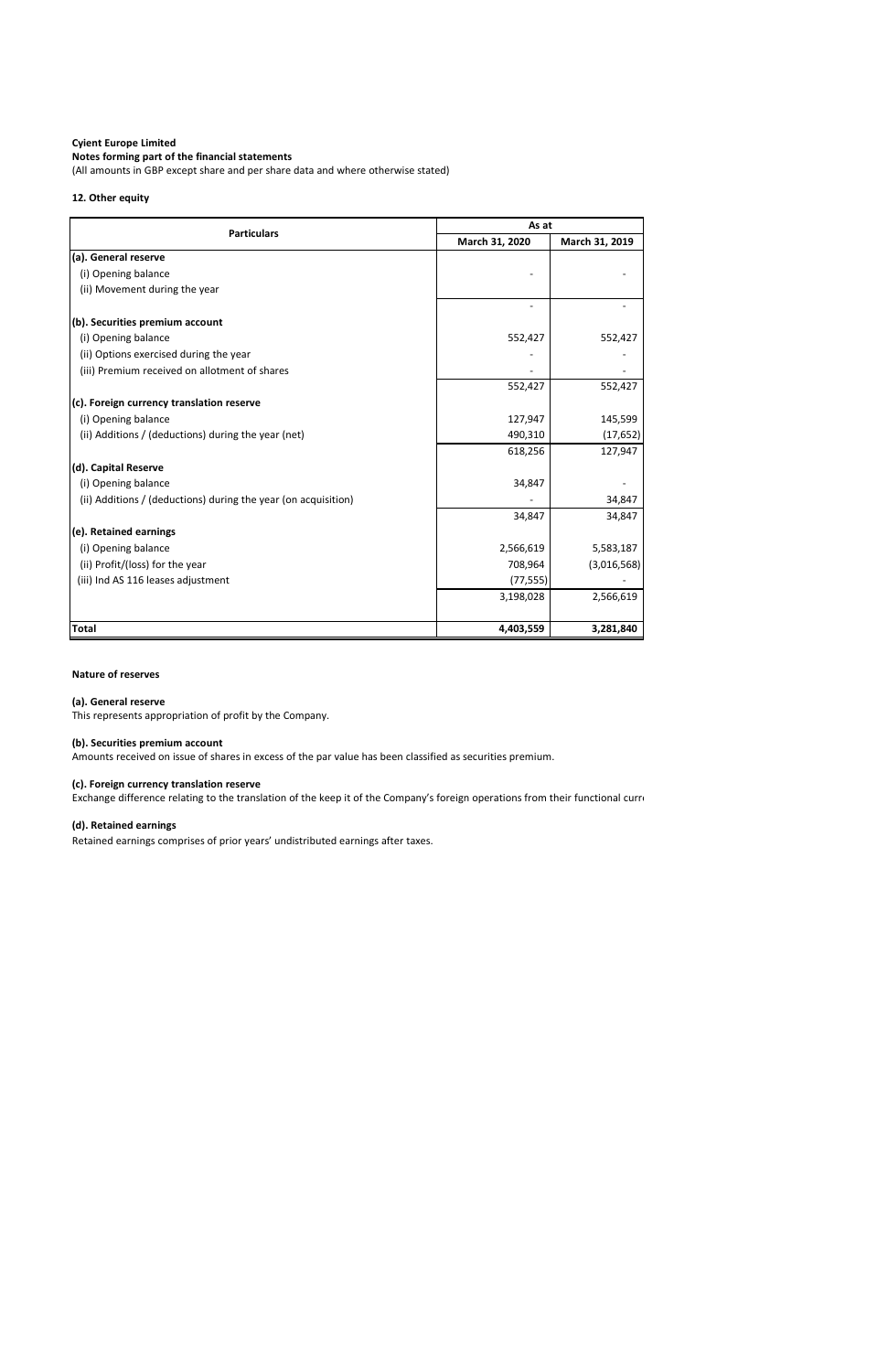## **Cyient Europe Limited Notes forming part of the financial statements**

(All amounts in GBP except share and per share data and where otherwise stated)

#### **13. Non-current borrowings**

| Particulars                   | As at                 |            |  |                |
|-------------------------------|-----------------------|------------|--|----------------|
|                               | <b>March 31, 2020</b> |            |  | March 31, 2019 |
| Unsecured - at amortised cost |                       |            |  |                |
| <b>Term loans</b>             |                       |            |  |                |
| from banks                    | 8,281,286             | 10,621,952 |  |                |
| from related parties          | 1,639,624             | 2,195,243  |  |                |
| Total non-current borrowings  | 9,920,910             | 12,817,196 |  |                |

\* Current maturities on long-term borrowings have been disclosed under the head Other current financial liabilities

### **14. Other financial liabilities**

| <b>Particulars</b>                         | As at          |                |  |
|--------------------------------------------|----------------|----------------|--|
|                                            | March 31, 2020 | March 31, 2019 |  |
| <b>Non-current</b>                         |                |                |  |
| Liability towards acquisition of business  | 3,046,231      | 4,960,733      |  |
| Total                                      | 3,046,231      | 4,960,733      |  |
| <b>Current</b>                             |                |                |  |
| Current maturities of long term borrowings |                |                |  |
| - from related parties                     | 632,681        | 609,393        |  |
| - from banks                               | 2,791,825      | 1,817,625      |  |
| Interest accrued - banks                   | 46,094         | 65,238         |  |
| Interest accrued - related parties         | 106,972        | 20,641         |  |
| Payables on purchase of subsidiary         | 668,325        | 2,174,965      |  |
| <b>Total</b>                               | 4,245,897      | 4,687,863      |  |

#### **15. Provisions**

|                    | As at          |                |
|--------------------|----------------|----------------|
| <b>Particulars</b> | March 31, 2020 | March 31, 2019 |
| Employee benefits  | 941,615        | 859,479        |
|                    | 941,615        | 859,479        |
| Current:           |                |                |
| Employee benefits  | 941,615        | 859,479        |
|                    | 941,615        | 859,479        |
|                    |                |                |
| <b>Total</b>       | 941,615        | 859,479        |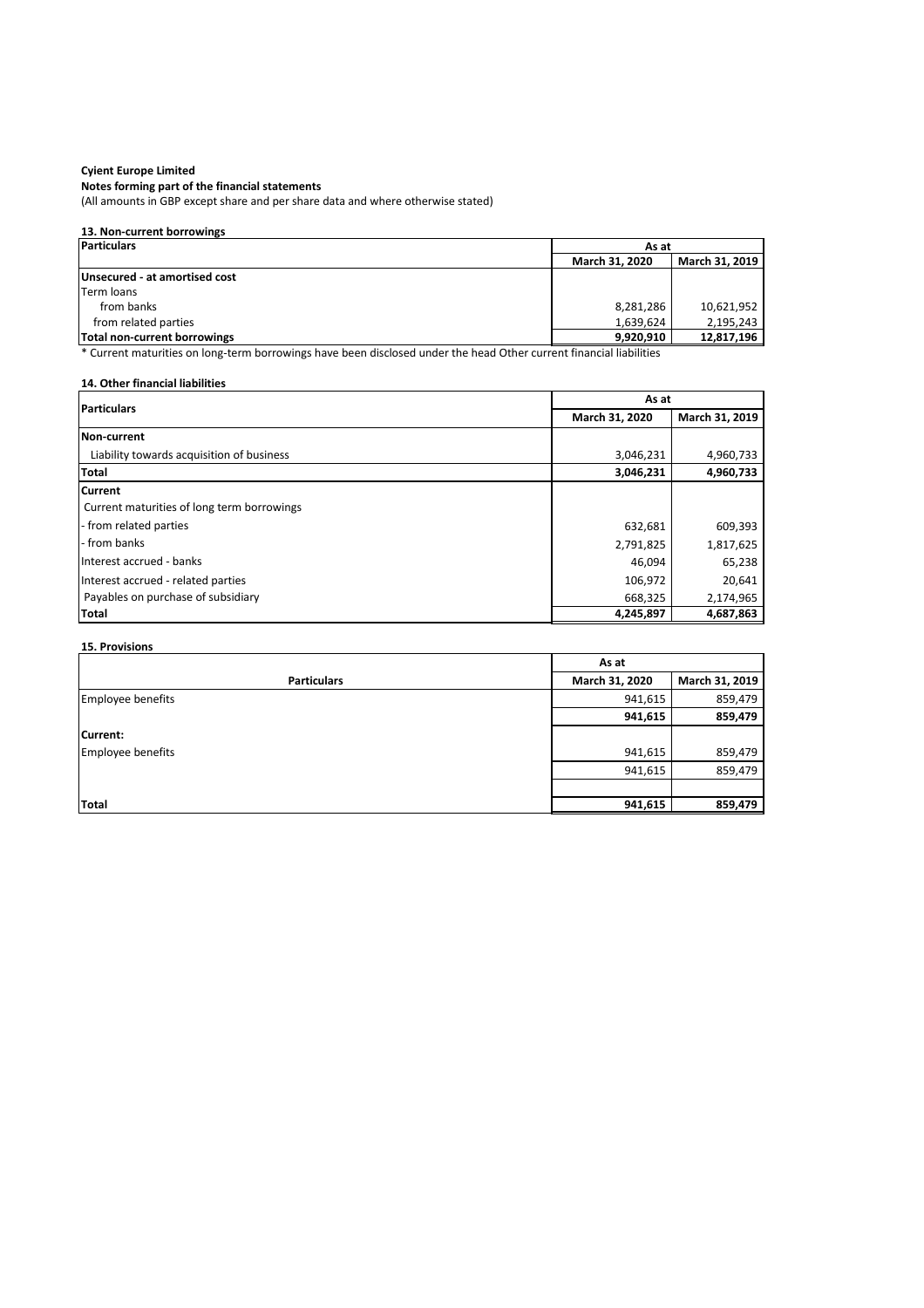**Notes forming part of the financial statements**

(All amounts in GBP except share and per share data and where otherwise stated)

#### **16. Income taxes**

#### **16.1 - Tax Expense**

#### **Income tax expense/(benefit) recognised in the statement of profit and loss**

| <b>Particulars</b>                | For the year ended | For the year ended |
|-----------------------------------|--------------------|--------------------|
|                                   | March 31, 2020     | March 31, 2019     |
| <b>Current tax</b>                |                    |                    |
| In respect of the current year    | 788,511            | 602,841            |
|                                   | 788,511            | 602,841            |
| Deferred taxes expense/(benefit): |                    |                    |
| In respect of the current year    | (11, 380)          | 540,028            |
|                                   | (11, 380)          | 540,028            |
|                                   |                    |                    |
| <b>Total</b>                      | 777,131            | 1,142,869          |

#### **16.2. Deferred tax assets and liabilities**

The following is the analysis of deferred tax assets/(liabilities) presented<br>in the balance sheet:

| in the balance sheet:      |                                  | Amt in GBP |
|----------------------------|----------------------------------|------------|
| <b>Particulars</b>         | As at                            |            |
|                            | March 31, 2020<br>March 31, 2019 |            |
|                            |                                  |            |
| Deferred tax assets        | 34,001                           |            |
| Total deferred tax balance | 34,001                           |            |

#### **16.3. Income tax assets and liabilities**

|                                | As at          |                |
|--------------------------------|----------------|----------------|
| <b>Particulars</b>             | March 31, 2020 | March 31, 2019 |
| <b>Current tax assets</b>      |                |                |
| Current tax assets             | 375,448        | 572,180        |
|                                |                |                |
| <b>Current tax liabilities</b> |                |                |
| Income tax payable             | 751,201        | 865,928        |
|                                |                |                |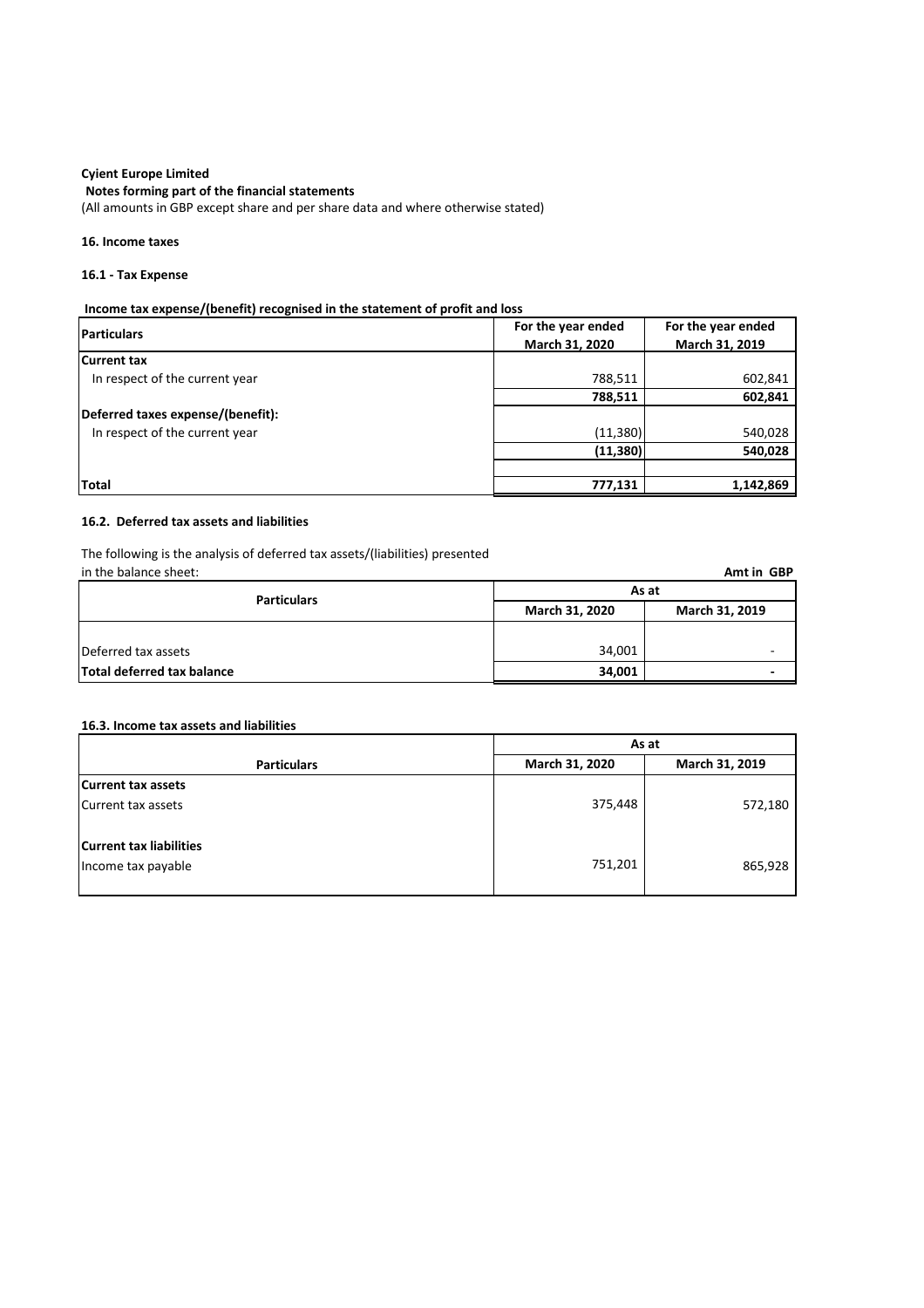### **Notes forming part of the financial statements**

(All amounts in GBP except share and per share data and where otherwise stated)

#### **17. Other liabilities**

|                                        | As at          |                |
|----------------------------------------|----------------|----------------|
| <b>Particulars</b>                     | March 31, 2020 | March 31, 2019 |
| <b>Current</b>                         |                |                |
| Unearned revenue                       | 495,455        | 1,030,073      |
| <b>Statutory remittances</b>           | 2,839,752      | 1,827,864      |
| <b>Total other current liabilities</b> | 3,335,208      | 2,857,937      |

### **18. Current borrowings**

| <b>Particulars</b>          | As at<br>March 31, 2020<br>March 31, 2019 |           |
|-----------------------------|-------------------------------------------|-----------|
|                             |                                           |           |
| Secured - at amortised cost |                                           |           |
| Short Term Loans from Banks | 4,092,993                                 | 1,600,000 |
| <b>Total</b>                | 4,092,993                                 | 1,600,000 |

#### **19. Trade Payables**

|                    | As at                            |            |
|--------------------|----------------------------------|------------|
| <b>Particulars</b> | March 31, 2019<br>March 31, 2020 |            |
|                    |                                  |            |
| Trade Payables     | 36,076,667                       | 27,984,598 |
| <b>Total</b>       | 36,076,667                       | 27,984,598 |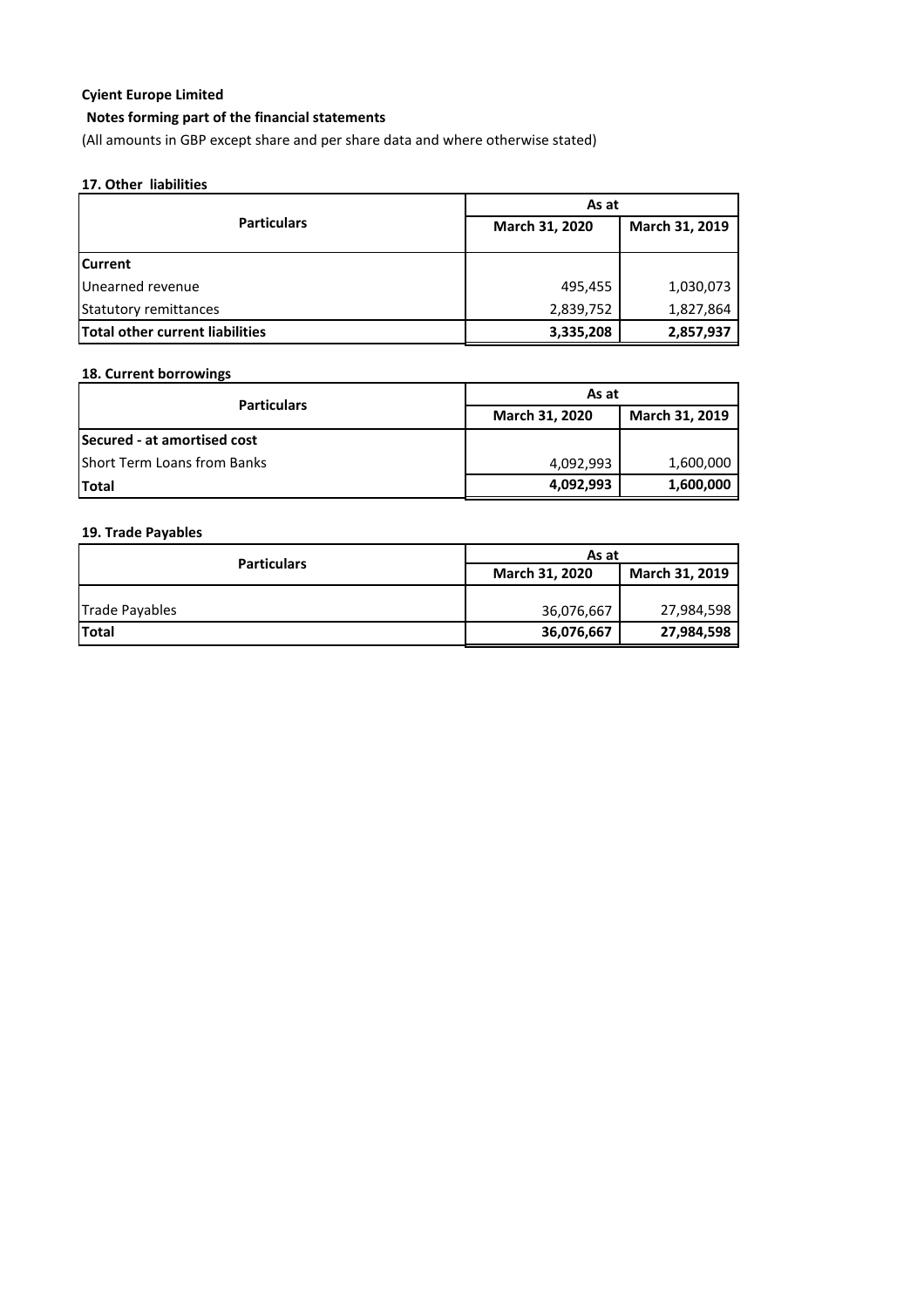**Notes forming part of the financial statements**

(All amounts in GBP except share and per share data and where otherwise stated)

#### **20. Revenue from operations**

| <b>IParticulars</b> | For the year ended    | For the year ended    |
|---------------------|-----------------------|-----------------------|
|                     | <b>March 31, 2020</b> | <b>March 31, 2019</b> |
| Sale of services    | 69,387,382            | 66,647,235            |
| Sale of products    | 833,621               | 258,713               |
| Total               | 70,221,003            | 66,905,947            |

### **21. Other income**

| <b>IParticulars</b>                                           | For the year ended | For the year ended |
|---------------------------------------------------------------|--------------------|--------------------|
|                                                               | March 31, 2020     | March 31, 2019     |
| Interest income                                               |                    |                    |
| Interest income on financial assets carried at amortised cost |                    |                    |
| <b>Bank deposits</b>                                          | 163,338            | 159,112            |
|                                                               | 163,338            | 159,112            |
| <b>Other non-operating income</b>                             |                    |                    |
| Miscelleneous income (net)                                    | 308,005            | 4,983              |
| <b>Rental Income</b>                                          |                    | 18,540             |
|                                                               | 308,005            | 23,523             |
| <b>Other gains and losses</b>                                 |                    |                    |
| Net foreign exchange (loss) / gain                            | (1,303,139)        | (206, 834)         |
| Liabilities no longer required, written back                  | 2,153,787          |                    |
| Gain on disposal of property, plant and equipment             | (643)              | (11, 803)          |
|                                                               | 850,006            | (218, 637)         |
| <b>Total</b>                                                  | 1,321,349          | (36,003)           |

### **22. Cost of traded goods**

| <b>IParticulars</b>  | For the year ended<br><b>March 31, 2020</b> | For the year ended<br><b>March 31, 2019</b> |
|----------------------|---------------------------------------------|---------------------------------------------|
| Cost of traded goods | 473,718                                     | 168.164                                     |
| <b>ITotal</b>        | 473,718                                     | 168.164                                     |

## **23. Employee Benefits Expense**

| <b>IParticulars</b>                                      | For the year ended | For the year ended |
|----------------------------------------------------------|--------------------|--------------------|
|                                                          | March 31, 2020     | March 31, 2019     |
| Salaries and wages, including bonus                      | 25,966,785         | 25,432,964         |
| Social security and other benefits to overseas employees | 438,400            | 365,392            |
| Share based payment transactions expenses                | 37,249             | 30,944             |
| Staff welfare expenses                                   | 565,127            | 867,495            |
| Less: Capitalised                                        |                    |                    |
| Total                                                    | 27,007,561         | 26,696,795         |